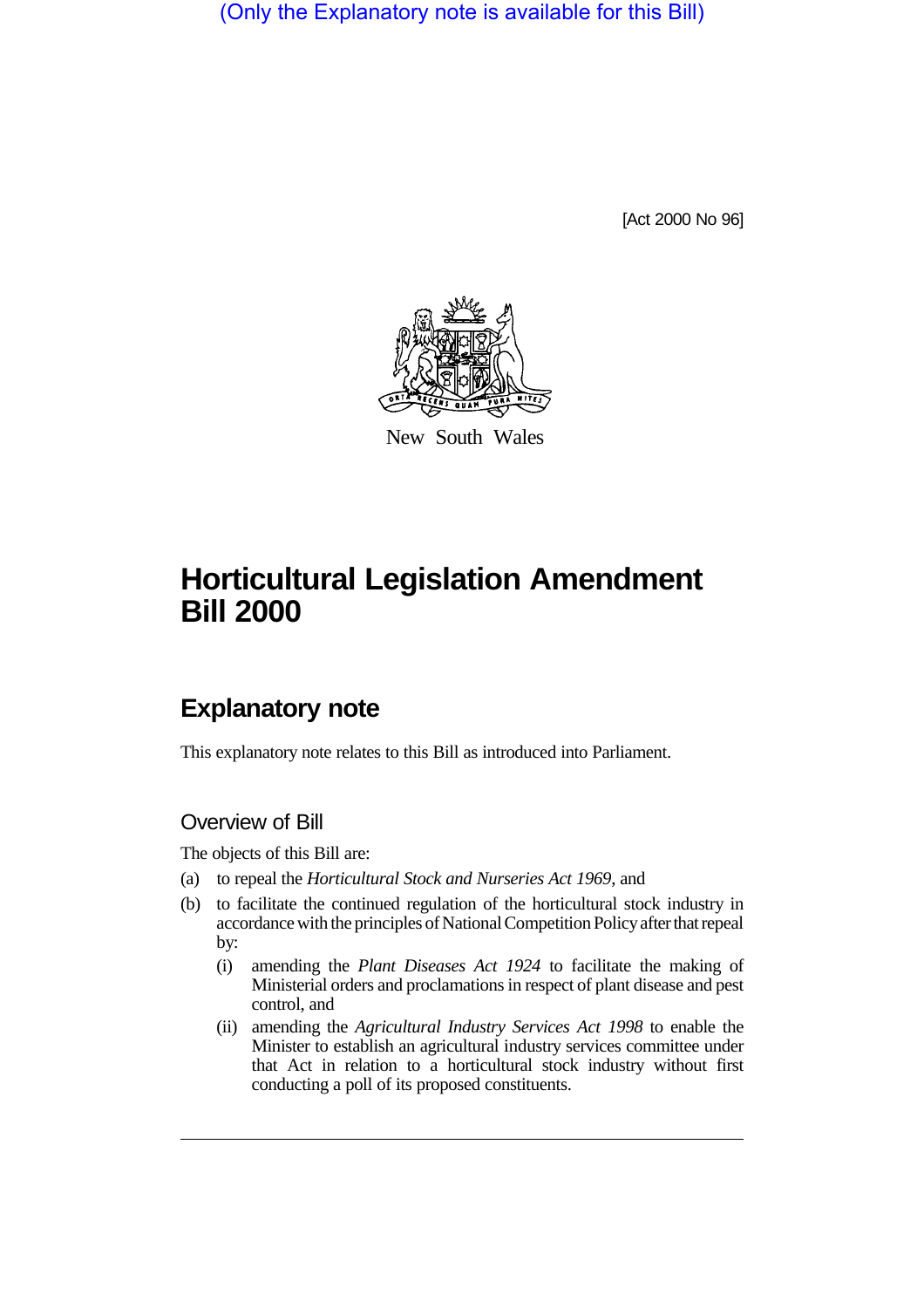Horticultural Legislation Amendment Bill 2000 [Act 2000 No 96]

Explanatory note

## Outline of provisions

**Clause 1** sets out the name (also called the short title) of the proposed Act.

**Clause 2** provides for the commencement of the proposed Act on the date of assent to the proposed Act (except for Schedule 1.2 which will commence on a day or days to be appointed by proclamation).

**Clause 3** is a formal provision giving effect to the amendments to Acts set out in Schedule 1.

**Clause 4** repeals the *Horticultural Stock and Nurseries Act 1969* on 31 December 2000 or on the date of assent to the proposed Act (whichever is the later).

### **Schedule 1 Amendment of Acts**

#### **Agricultural Industry Services Act 1998 (Schedule 1.1)**

**Schedule 1.1** amends the *Agricultural Industry Services Act 1998* by inserting a Schedule 4 in the Act. Schedule 4 contains savings, transitional and other provisions consequent on the repeal of the *Horticultural Stock and Nurseries Act 1969*.

In particular, Part 2 of proposed Schedule 4 contains provisions to facilitate the establishment of an agricultural industry services committee under the *Agricultural Industry Services Act 1998* in relation to horticultural stock industries that are presently regulated by or under the *Horticultural Stock and Nurseries Act 1969*.

Under the *Agricultural Industry Services Act 1998* as it presently stands, an agricultural industry services committee can only be established following a poll of its proposed constituents, all of whom must be primary producers. The provisions in Part 2 of proposed Schedule 4 will dispense with the requirement to conduct such a poll before establishing a committee in relation to a horticultural industry. This dispensation will apply for a period of 6 months commencing on the day on which the *Horticultural Stock and Nurseries Act 1969* is repealed.

Part 2 of proposed Schedule 4 will also require a poll to be conducted of the proposed constituents of any such committee before a levy can be imposed. At present, section 23 (2) of the Act provides for an alternative mechanism for imposing a levy, namely, by a resolution of a meeting of an agricultural industry service committee's constituents. This alternative mechanism will not be available to a committee until after it has first successfully conducted a poll to levy its constituents.